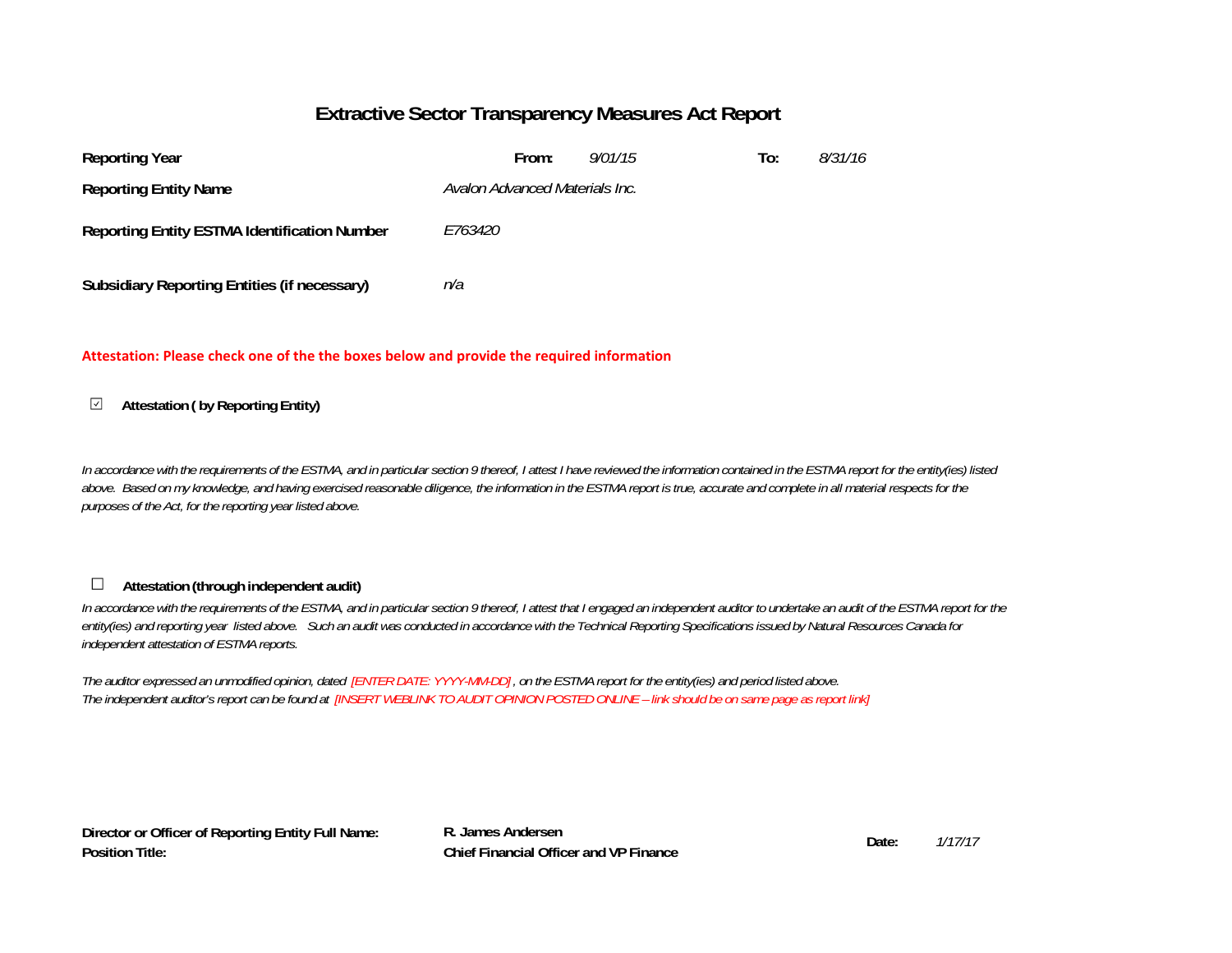## **Extractive Sector Transparency Measures Act - Annual Report**

**Reporting Year From:** *9/01/15* **To:** *8/31/16* **Reporting Entity Name Reporting Entity ESTMA**  *E763420 Avalon Advanced Materials Inc.*

*n/a*

**Subsidiary Reporting Entities (if necessary)**

**Identification Number**

| <b>Payments by Payee</b> |            |              |                  |      |                                   |                |                  |                                           |                               |                                   |
|--------------------------|------------|--------------|------------------|------|-----------------------------------|----------------|------------------|-------------------------------------------|-------------------------------|-----------------------------------|
| Country                  | Payee Name | <b>Taxes</b> | <b>Royalties</b> | Fees | Production<br><b>Entitlements</b> | <b>Bonuses</b> | <b>Dividends</b> | Infrastructure<br>Improvement<br>Payments | Total Amount<br>paid to Payee | <b>Notes</b>                      |
|                          |            |              |                  |      |                                   |                |                  |                                           |                               |                                   |
| n/a                      | n/a        | n/a          | n/a              | n/a  | n/a                               | n/a            | n/a              | n/a                                       | n/a                           | No reportable payment was<br>made |
|                          |            |              |                  |      |                                   |                |                  |                                           |                               |                                   |
|                          |            |              |                  |      |                                   |                |                  |                                           |                               |                                   |
|                          |            |              |                  |      |                                   |                |                  |                                           |                               |                                   |
|                          |            |              |                  |      |                                   |                |                  |                                           |                               |                                   |
|                          |            |              |                  |      |                                   |                |                  |                                           |                               |                                   |
|                          |            |              |                  |      |                                   |                |                  |                                           |                               |                                   |
|                          |            |              |                  |      |                                   |                |                  |                                           |                               |                                   |
|                          |            |              |                  |      |                                   |                |                  |                                           |                               |                                   |
|                          |            |              |                  |      |                                   |                |                  |                                           |                               |                                   |
|                          |            |              |                  |      |                                   |                |                  |                                           |                               |                                   |
|                          |            |              |                  |      |                                   |                |                  |                                           |                               |                                   |
|                          |            |              |                  |      |                                   |                |                  |                                           |                               |                                   |
|                          |            |              |                  |      |                                   |                |                  |                                           |                               |                                   |